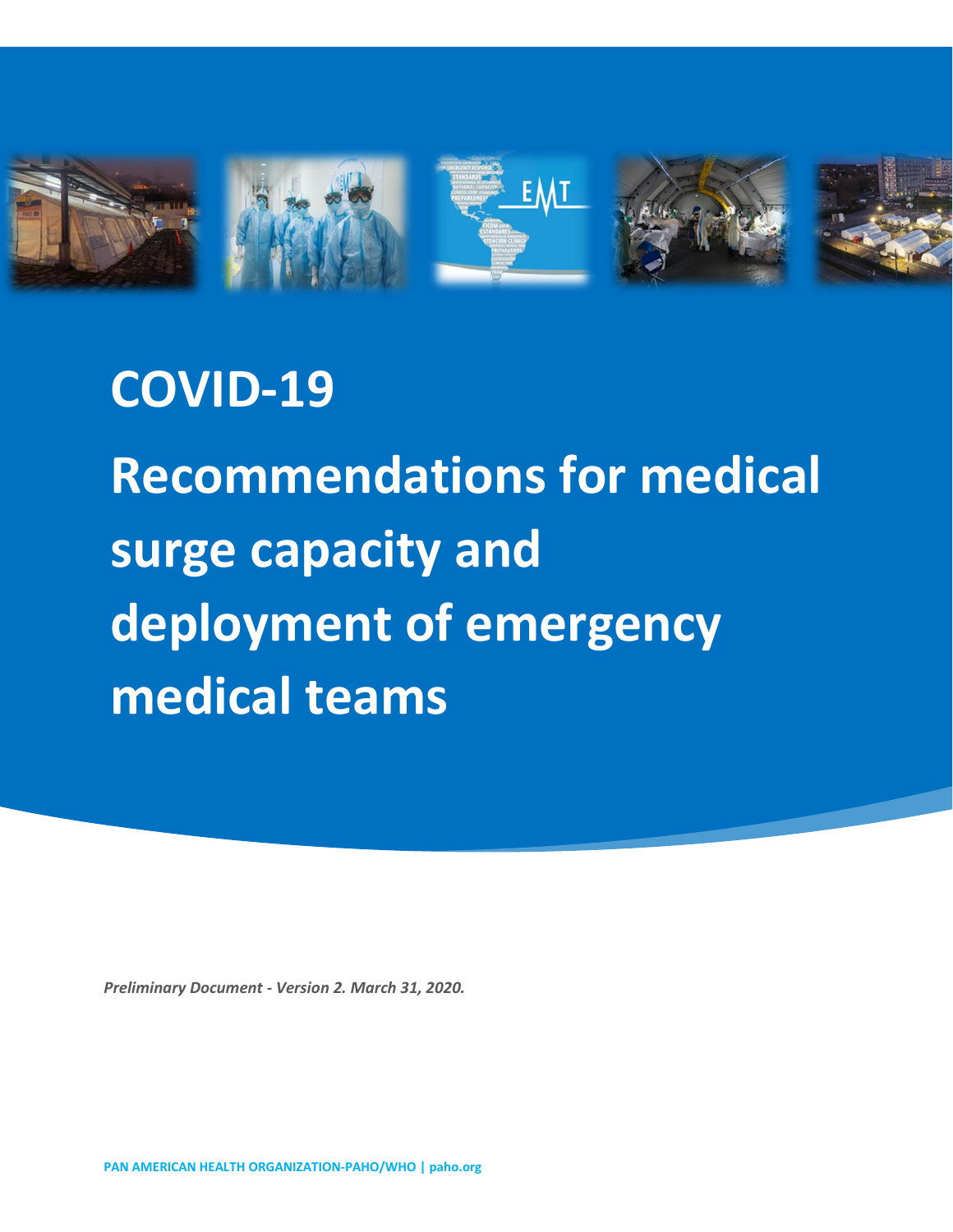

## **BACKGROUND**

The purpose of this document is to issue recommendations to facilitate the medical surge capacity and the deployment of emergency medical teams in order to guarantee the response to high numbers of patients that could overwhelm the capacity of the integrated health services network in communities or areas where COVID-19 is circulating.

Based on the data from a large cohort of COVID-19 patients, 40% of patients will have a mild case of the disease and mainly require symptomatic treatment but not hospitalization; around 40% will have a moderate case that could require hospitalization; 15% will be in severe condition and require oxygen therapy among other hospital interventions; and around 5% will be in critical condition and require mechanical ventilation.

Monitoring of the outbreak's trajectory in some countries has also shown that cases are doubling every 3 days, with a higher proportion of severe and critical cases, creating an urgent need to augment the capacity to expand health systems to prevent the exhaustion and burnout of health workers and the rapid drawdown of biomedical supplies key to the response.

## **CONSIDERATIONS FOR THE SURGE CAPACITY AND DEPLOYMENT OF EMERGENCY MEDICAL TEAMS**

### *Scalability*

Countries may be faced with one or more epidemiological situations and will need to tailor their response to the unfolding case scenario.

| C <sub>1</sub>                 | C2                             | C <sub>3</sub>                 | C <sub>4</sub>                   |
|--------------------------------|--------------------------------|--------------------------------|----------------------------------|
| <b>NO CASES</b>                | <b>SPORADIC CASES</b>          | <b>CLUSTER</b>                 | <b>COMMUNITY TRANSMISSION</b>    |
| Health services maintain their | Health service facilities have | At a minimum, hospitals in     | Reorganization of the health     |
| routine organization, but are  | dedicated areas prepared to    | the cluster area have a        | services network and             |
| buttressed with early          | care for COVID-19 cases,       | response team for triage and   | expansion of hospital capacity   |
| detection and infection        | including a pre-triage area.   | referral of COVID-19 patients  | for severe and critical cases    |
| protection and control         | The EMS establishes a system   | at the hospital entrance.      | who will need oxygen therapy     |
| measures.                      | for the medical referral and   |                                | and critical care. It may be     |
| EMS's have a call protocol and | transfer of COVID-19 patients. | In COVID-19 hospitals, the     | necessary to deploy              |
| enough ambulances for the      |                                | entire facility or sections of | emergency medical teams and      |
| transfer of cases.             |                                | the building are devoted to    | authorize alternative care       |
|                                |                                | these patients, with no mixed  | sites.                           |
|                                | Possibility of staff under     | management of patients         |                                  |
|                                | quarantine, and local supply   |                                | Substantial increase in          |
| No changes in personnel and    | chain activated                |                                | professional staff to cover the  |
| supplies                       |                                | Need for professionals to      | expansion; activation of         |
|                                |                                | cover shortages of medical     | contingency plans to ensure      |
|                                |                                | personnel due to illness or    | the availability of critical and |
|                                |                                | quarantine; national supply    | essential equipment.             |
|                                |                                | chain activated                |                                  |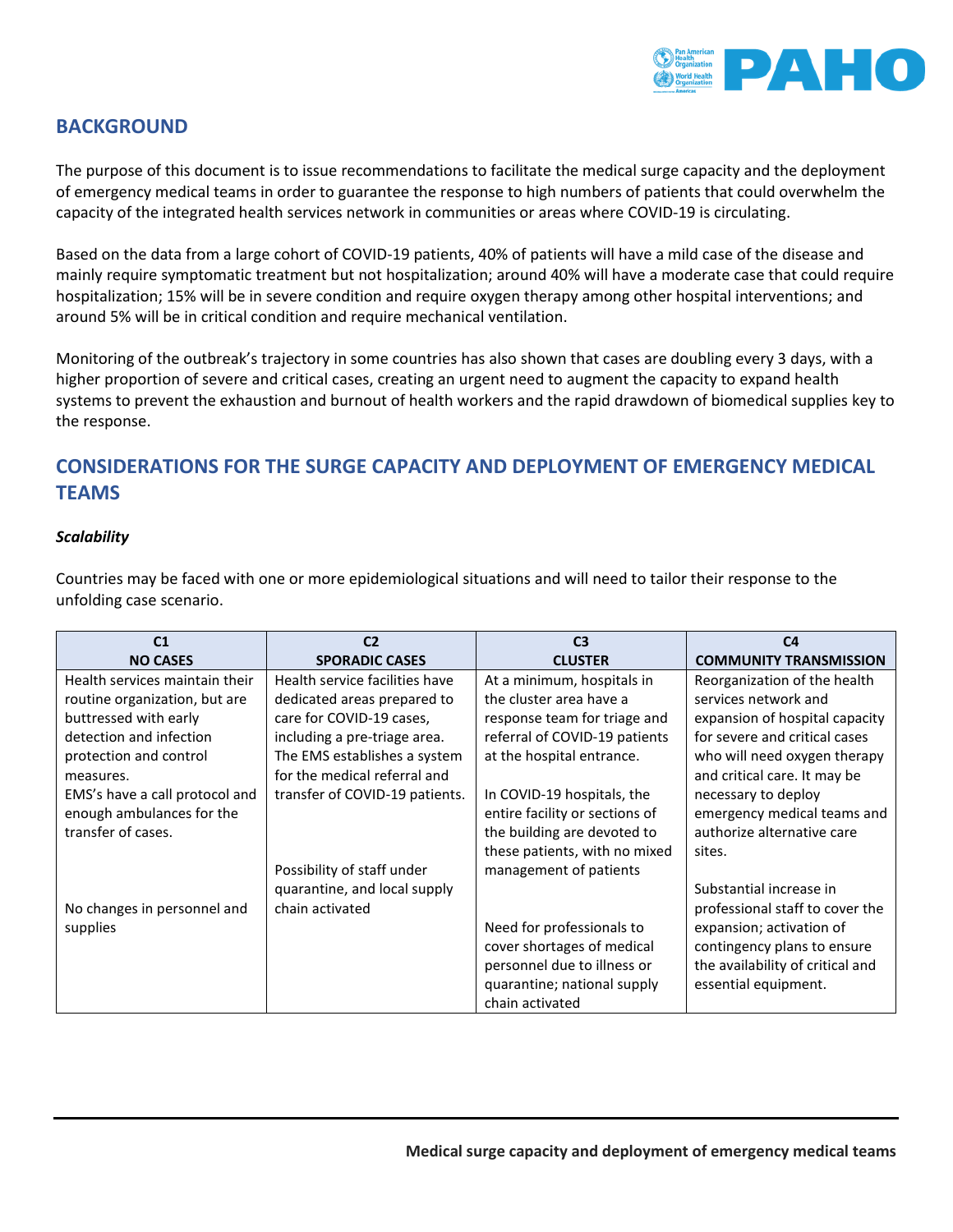

### *National response*

Due to travel restrictions and because the majority of regional response medical teams will be supporting their national health systems, every country is expected to focus its response primarily on reorganizing its own health services, identifying local emergency medical teams, and strengthening the capacity to create additional emergency medical teams (EMTs) that can supplement the available national resources.

Most countries have professionals trained as EMT coordinators who can also support information management and the coordination of response teams during the different phases of capacity expansion.

Some regional EMTs, or teams from other regions with a lower peak of care, may be available on a limited basis for some type of deployment, but much of their collaboration will be in the form of virtual technical support in the following areas:

- Clinical and operational requirements for the creation and installation of EMT structures or mobile hospitals.
- Clinical guidance through telemedicine services for facilities with a limited number of professionals
- Technical guidance on infection prevention and control measures during patient care
- Technical guidance on the use of tools for information management and coordination of the EMT response, and the creation of alternative sites for clinical care (medical coordination and information cell [CICOM] methodology).

### *Types of resources necessary*

Based on the experience acquired and the cohort of patients treated to date, the need to expand the capacity for care can be divided into three types:

- Outpatient isolation of patients with mild and moderate illness who require only symptomatic treatment and monitoring from their home or lodging.
- Hospitalization with oxygen therapy capacity and pharmacological treatment for patients with moderate and severe illness
- Hospitalization with mechanical ventilation capacity and specialized intensive care for critical patients

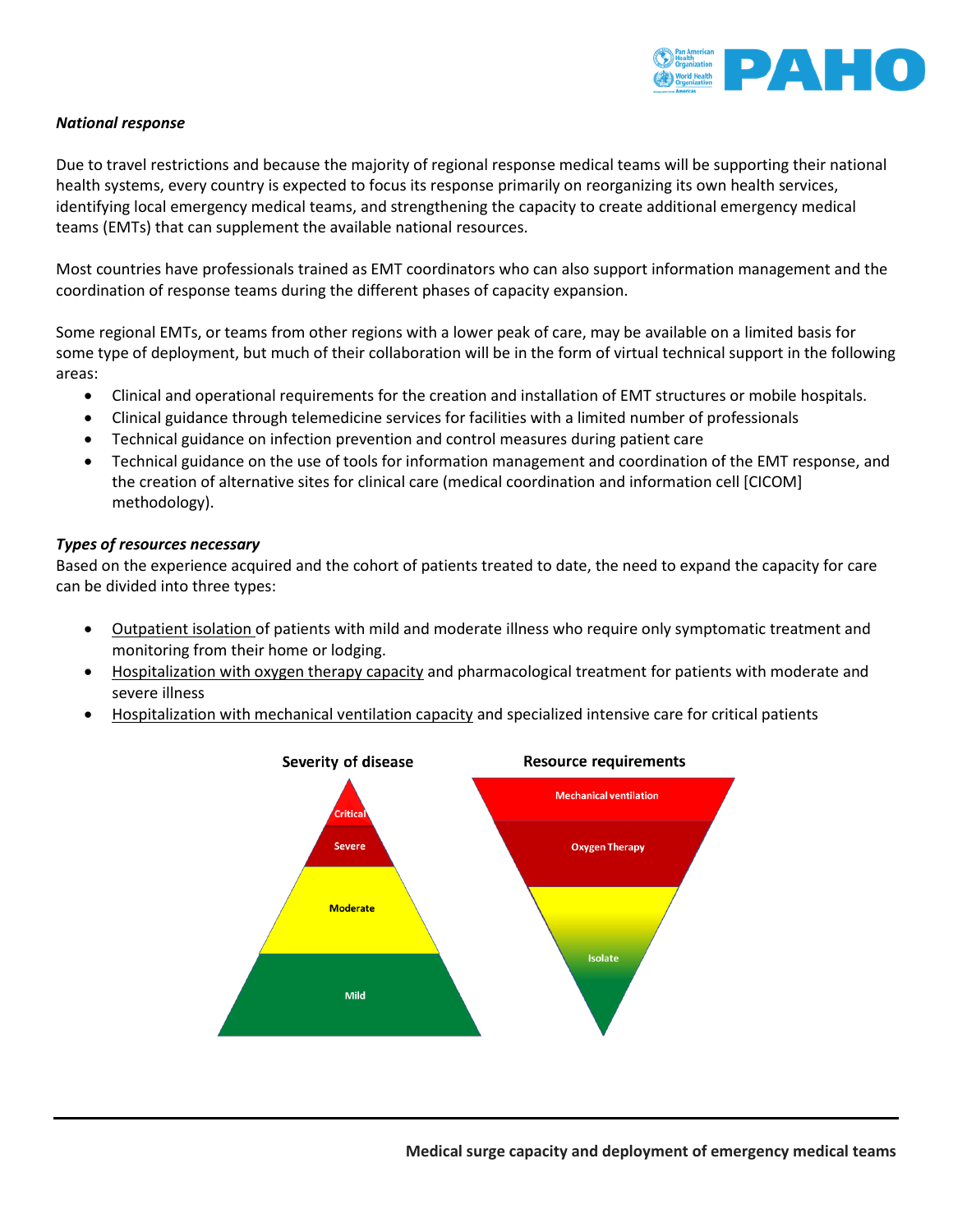

#### *Flexible modular response*

The varying configurations of EMTs and the possibility of complementing them with alternative sites will facilitate the adoption of strategies for expanding capacity in ways that better meet the needs as case scenarios escalate.

## **EMERGENCY MEDICAL TEAMS**

Emergency medical teams (EMTs) are teams of health professionals (physicians, nurses, physical therapists, paramedics, etc.) that provide direct clinical care to populations in disasters, epidemics, and other types of emergencies and support local health systems.

These professionals can be deployed in alternative facilities or mobilize their own temporary facilities to set up mobile clinics or hospitals with differing capacities for care. EMTs are self-sufficient, meaning that they have sufficient personnel, equipment, supplies, and logistical resources to provide adequate and timely clinical care.

These teams may be operated by the government (civilians, military personnel, or mixed) or nongovernmental organizations.

The different types of teams that could be involved in the national response and provide regional support, if needed, are:

|                             |                                                                                        | <b>Technical requirements</b><br>document |
|-----------------------------|----------------------------------------------------------------------------------------|-------------------------------------------|
| <b>EMT Type 1</b>           | A team with a facility that provides triage, outpatient care, stabilization, and       | Available                                 |
| mobile/fixed                | referral to more complex centers. The facility can be fixed for on-site care or serve  |                                           |
|                             | as the base of operations for mobile units deployed to isolated areas or for           |                                           |
|                             | improved monitoring of suspected or confirmed cases who are at home.                   |                                           |
| <b>EMT Type 2</b>           | A team that deploys a facility with a minimum capacity of 20 inpatient beds,           | Available                                 |
|                             | laboratory and radiology services, and an operating room; focused on the               |                                           |
|                             | treatment of patients with non-COVID-19 pathologies.                                   |                                           |
| EMT Type 3                  | A team that deploys a facility with a minimum capacity of 40 hospital beds, 4 ICU      | Available                                 |
|                             | beds, laboratory and radiology services, and two operating rooms (the latter can       |                                           |
|                             | be converted to ICUs, if necessary to turn it into a COVID-19 treatment center).       |                                           |
| <b>EMT</b> specializing in  | A team that operates temporary units at the entrance to emergency departments          | Available                                 |
| triage and referral         | for triage and the referral of patients with respiratory pathologies, facilitating the |                                           |
|                             | identification of suspected cases of COVID-19 for proper management and                |                                           |
|                             | treatment.                                                                             |                                           |
| EMT specializing in the     | A team that operates a facility capable of providing care for 30 critical COVID-19     | Provisional guide                         |
| treatment of severe         | patients with severe acute respiratory infections. The facility's design is modular    |                                           |
| acute respiratory           | and allows for different bed configurations, based on the needs of patients in         |                                           |
| infections (SARI)           | severe and critical condition.                                                         |                                           |
| EMT-HCMC                    | A team that operates modular units that permit the expansion of hospital capacity      | Provisional guide                         |
| <b>High-Capacity Mobile</b> | in modules housing 180 patients (160 moderate/severe and 20 critical). They            |                                           |
| Hospital                    | usually operate semi-permanent mobile hospitals using containers, or they create       |                                           |
|                             | temporary structures at alternative sites such as stadiums or large enclosed           |                                           |
|                             | spaces.                                                                                |                                           |

All teams should ensure that they are self-sufficient during deployment.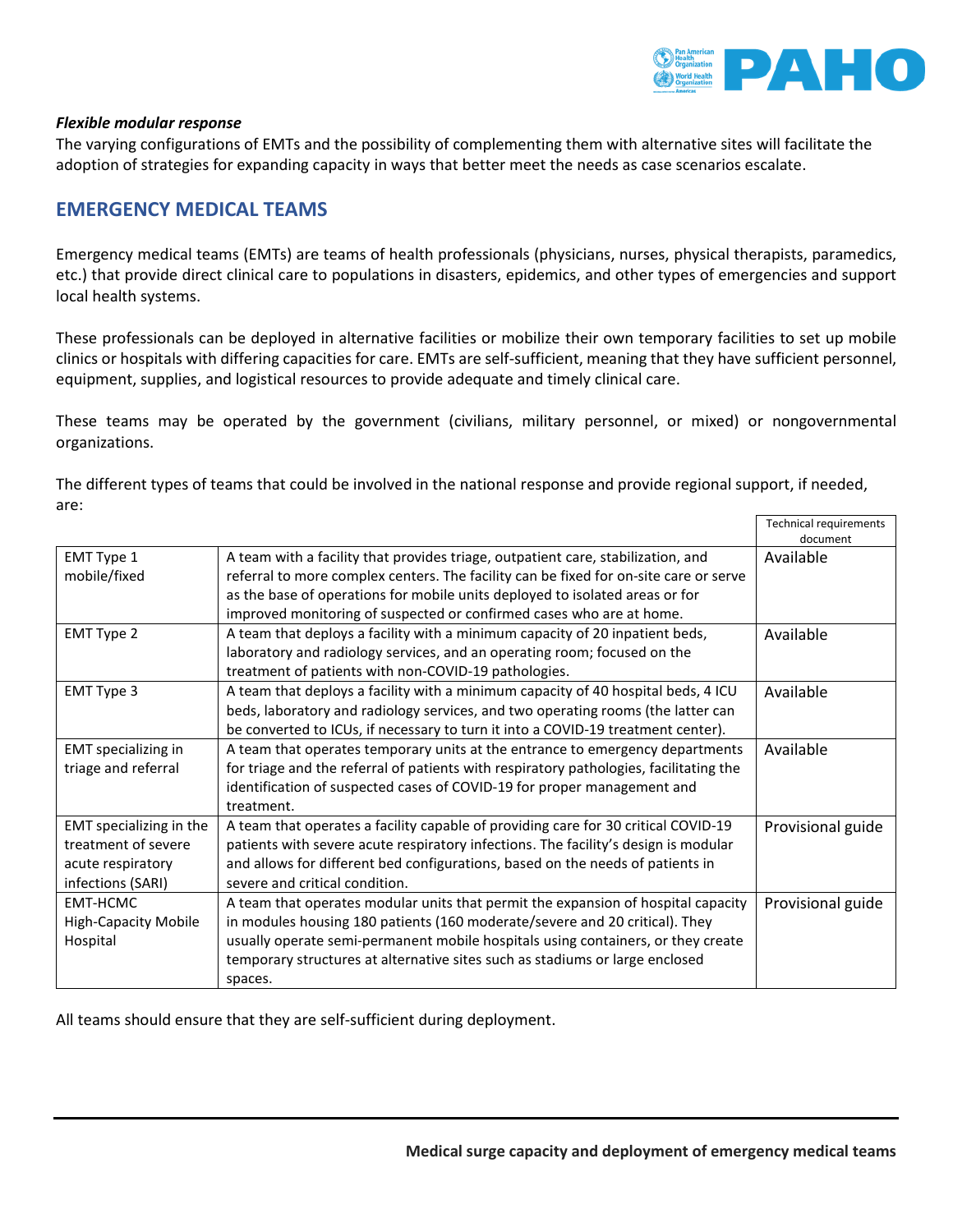

## **SURGE CAPACITY TIER RESPONSE**

Three tiers have been established to expand capacity to meet the needs created by the exponential increase in the demand for care and to prevent the health services network from collapsing under the number of patients.



### *Tier 1 Strengthening facilities*

At the health facility level, it is necessary to ensure that an organizational structure is in place that can act as an incident command system (known in some countries as a "Hospital ICS or HICS"). This will enable the facility to reorganize its personnel, resources, and services to meet the demand for care.

During this reorganization, triage areas should be set up outside the entrance to the emergency department or in separate areas to ensure that all respiratory patients can be assessed using appropriate ICP measures and that COVID-19 patients can be sent to the correct area or center. These "pre-triage" teams can be managed by emergency medical teams or hospital staff.



 **Medical surge capacity and deployment of emergency medical teams**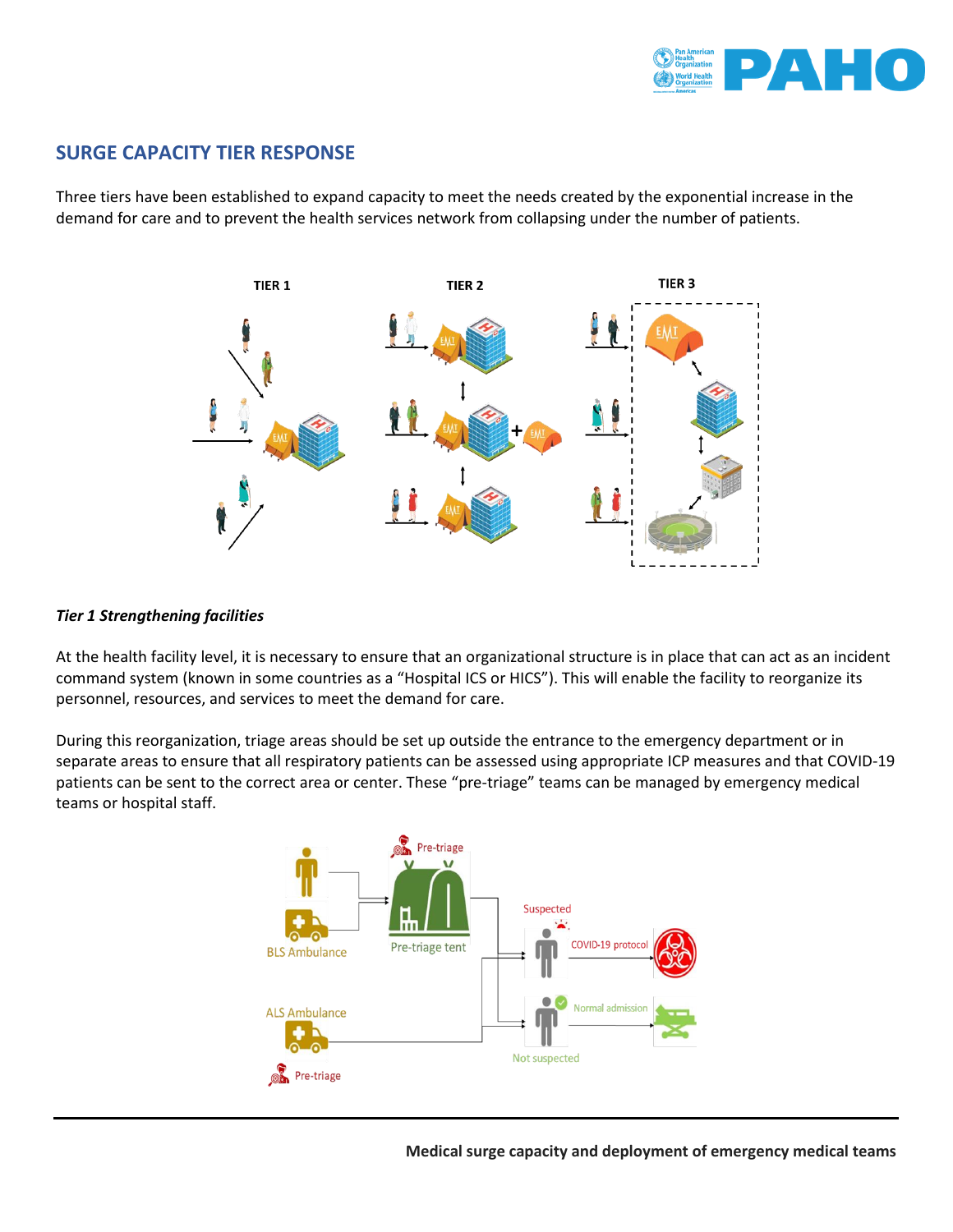

Nearly 80% of patients can be managed on an outpatient basis. Strengthening primary care is therefore essential. Prehospital emergency medical services, as well as type 1 emergency medical teams, can help with outpatient monitoring and access to laboratory, radiology, and other services.

## *Tier 2 Strengthening the network*

This tier focuses on optimizing the use of resources and services to ensure the highest possible number of staff and the greatest possible hospitalization capacity. Good mapping of bed and resource availability in both the public (civilian and military) and private sector is vital, as is the creation of a medical coordination committee or cell within the national health coordination mechanism. This will facilitate interhospital patient transfer and the management of information on the availability of beds in the network or additional beds that the emergency medical teams can provide.

EMTs specializing in the treatment of SARI can be deployed in health care facilities as an initial way to increase the number of beds for patients in critical and severe condition.

For better patient referral, it is important know which hospitals can receive COVID-19 patients and which are reserved for patients with other pathologies (obstetrics, oncology, etc.).

### *Tier 3 Expansion to alternative sites*

Before the network reaches its maximum capacity for care, alternative sites can be identified, including medicalized hotels for outpatient management of mild and moderate cases, and stadiums or large enclosed spaces for the installation of high-capacity mobile hospitals (HCMHs). These teams can deploy in tents and/or containers or install prefabricated structures to build a mobile hospital in an enclosed facility.

EMT types 1 and 2 can support the conversion and management of medicalized hotels and other facilities for mild and moderate cases.

The use of stadiums and colosseums for the hospitalization of asymptomatic and moderate/severe cases should be considered the last resort when expanding capacities. This should be done only when all other resources, such as reorganizing health services and/or scaling up capacities through the deployment of EMTs (types 1 and 2 and EMTs specializing in triage and the treatment of SARI), have been exhausted, to permit better management and selfsufficiency in the response. It should be kept in mind that additional beds will be of no use without sufficient staff and supplies.

It is therefore important to focus expansion planning on increasing the capacity for patient care rather than increasing the number of beds without having adequate staffing and self-sufficiency to make care and operations feasible.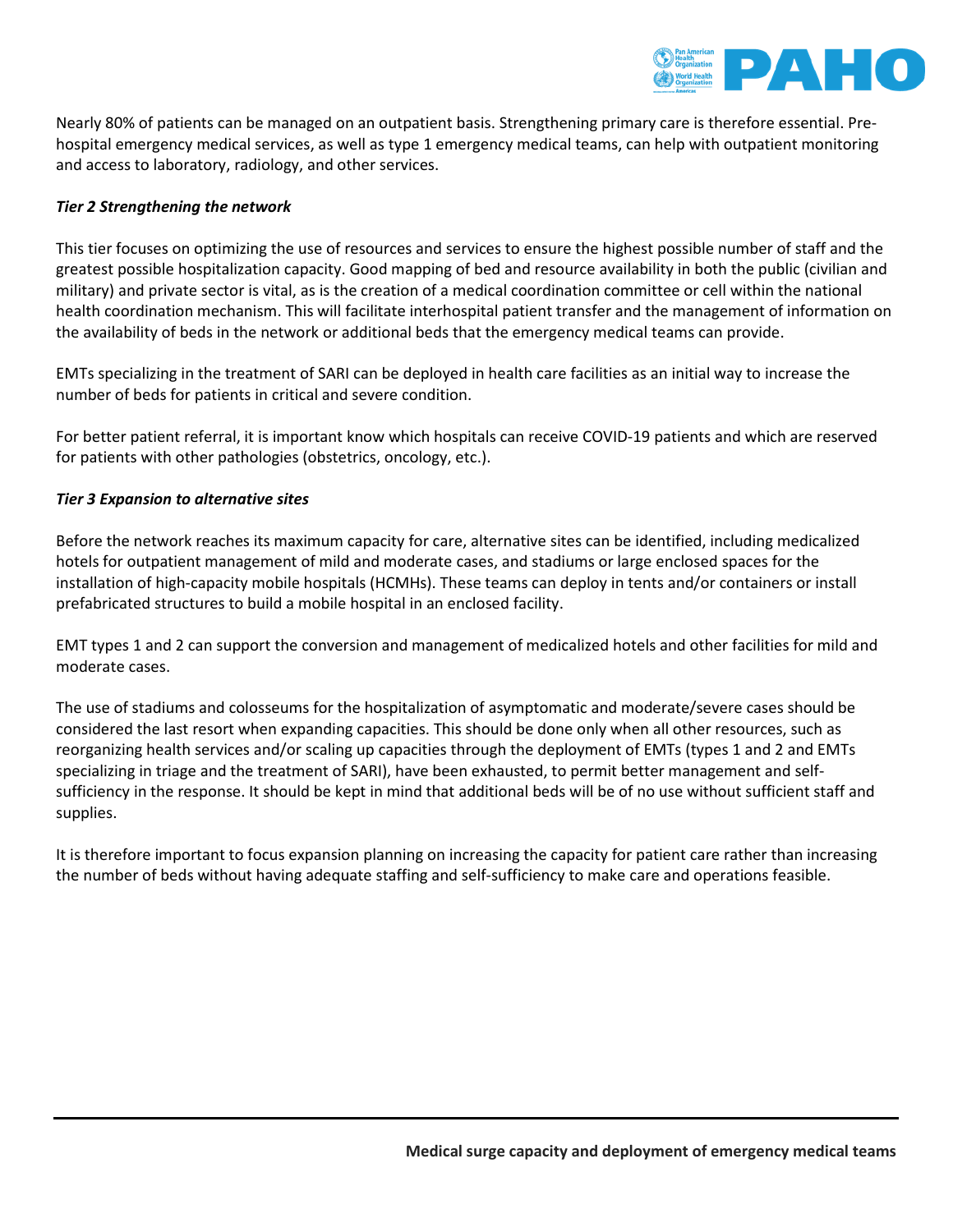

## **EXPANDING CAPACITY IN PREHOSPITAL MEDICAL EMERGENCY SYSTEMS**

### *Human Resources*

- Consider the possibility of modifying or extending the shifts of staff in prehospital EMS.
- Maximize transport capacity, deploying no more than 2 professionals per vehicle.
- Evaluate the possibility of including fast vehicles (fly car or motorbikes) with a single person to assess the patient before sending the ALS/BLS ambulance.
- Ambulance services can include drivers with basic training, freeing up EMS personnel to focus exclusively on caring for the patient during transfer.
- Limit the immediate response strategies commonly used in daily EMS activities, which involve multiple respondents at the scene.
- Mild cases can be assessed and referred to places other than hospitals to free up ambulances and emergency departments for the most severe and critical cases.
- A human resources plan should be prepared so that the dispatch center can handle the increase in calls; this plan should include training for new personnel.

### *Equipment*

- Before selecting any equipment and technology, EMS administrators should identify equipment needs, based on their agency's response objectives.
- Minimize contamination of the equipment, ensuring that cabinet doors in the EMS response vehicle are closed; use only what is absolutely necessary for patient care

## *Space*

- A centralized system should be established to coordinate patient transport and the use of additional EMS resources to keep the integrated health services network from collapsing.
- The majority of patients with mild COVID-19 symptoms can be managed at home, with space in emergency departments and hospitalization reserved for the most severe cases.

## *System/partnership*

- Establish integrated responses by the local, state, and national health services, forging partnerships with public, private, volunteer, and community agencies.
- Continue evaluating and modifying the interventions included in COVID-19 plans and keep EMS personnel up to date, involving other partners in the process. Planning should be flexible, dynamic, scalable, timely, and capable of speedily adapting to new information and the evolution of COVID-19.
- Integrating communication strategies with other call centers and technical assistance is vital so that 911 centers are not rapidly overwhelmed with non-emergency calls. Establishing regional agreements on call centers (for example, poison control centers) or EMS call centers in neighboring communities can help relieve saturated or overwhelmed communication systems.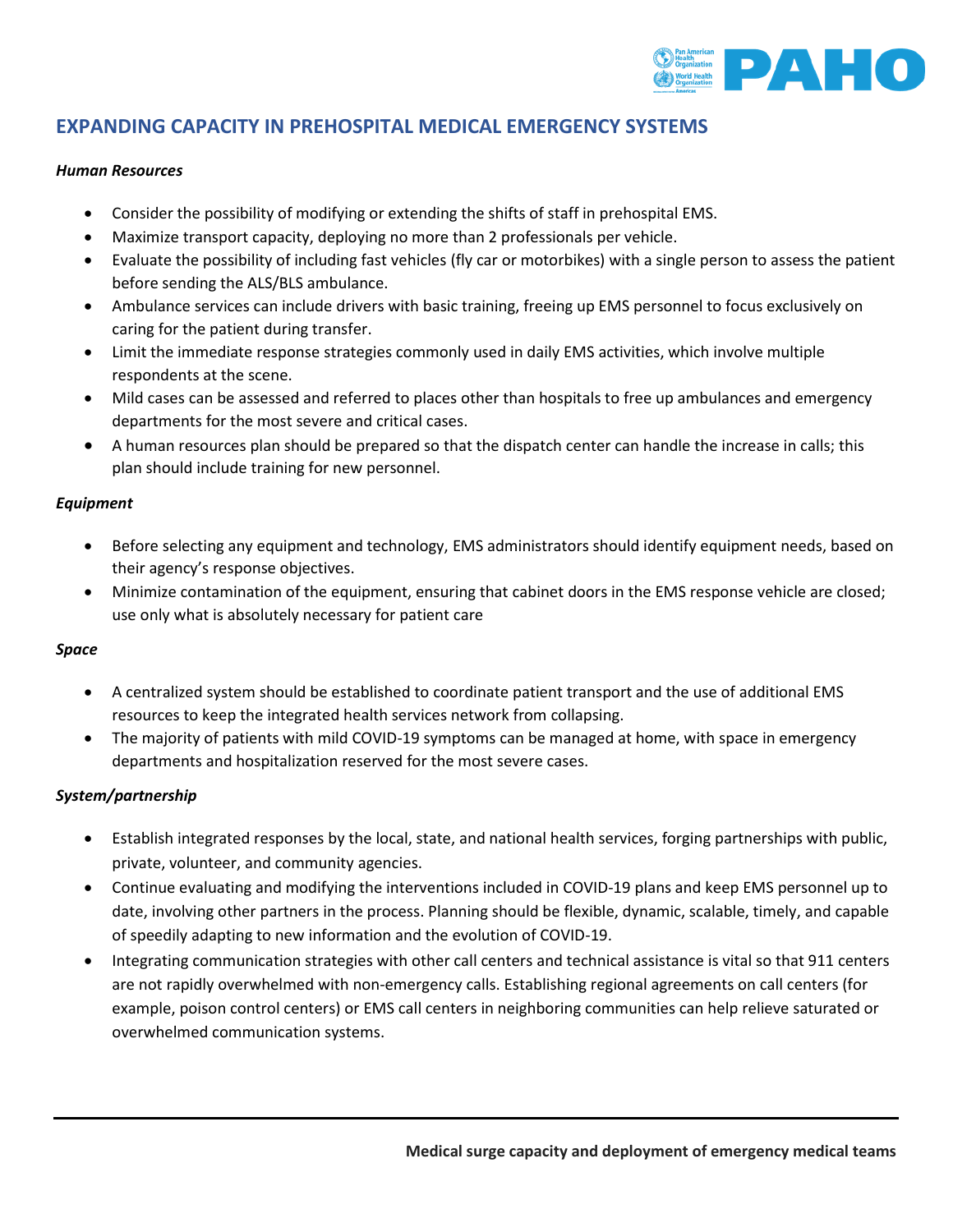

## **IDENTIFICATION OF ALTERNATIVE SITES**

Setting up alternative sites to increase hospital capacity is essential for operations during the third stage of the response.

It is essential form an "alternative site planning team" that includes the right people in the evaluation and subsequent design and medicalization of the facility. The members of the team should not be limited to health professionals but should include engineers, logistics personnel, security officials, etc. Members of the emergency medical team can provide essential support based on their experience setting up mobile hospitals in austere conditions and remote areas.

Structures that can serve as alternative care sites can include closed hospitals, areas in airports, stadiums, military hangars, fairgrounds, etc.

At the start of the planning process, an exhaustive evaluation of potential facilities should be conducted and the following factors should be considered:

- The facilities must be located near hospitals to facilitate patient transfer and so that resources such as laboratory and diagnostic functions can be shared
- Different types and quantities of existing communications (landline telephones and high-speed Internet)
- Ambulances have adequate access and are able to move, with adequate parking and loading ramps
- Availability of electricity, ventilation, heating, air conditioning, water, and plumbing systems
- Capacity to divide open space in order to separate patients, or the availability of separate rooms with ample space.
- Sufficient bathrooms for men and women and showers for patients and staff
- Kitchen facilities
- Waste disposal capacity
- Facility-wide access for wheelchairs/gurneys
- Fire safety and protection equipment
- Refrigeration/cold storage for medical supplies and food
- Limited number of secure entrances and exits
- Support area for laundry and general supplies
- Rest area for staff
- Space for command and communications center.
- Cadaver storage area separate from the treatment area at the alternative care site